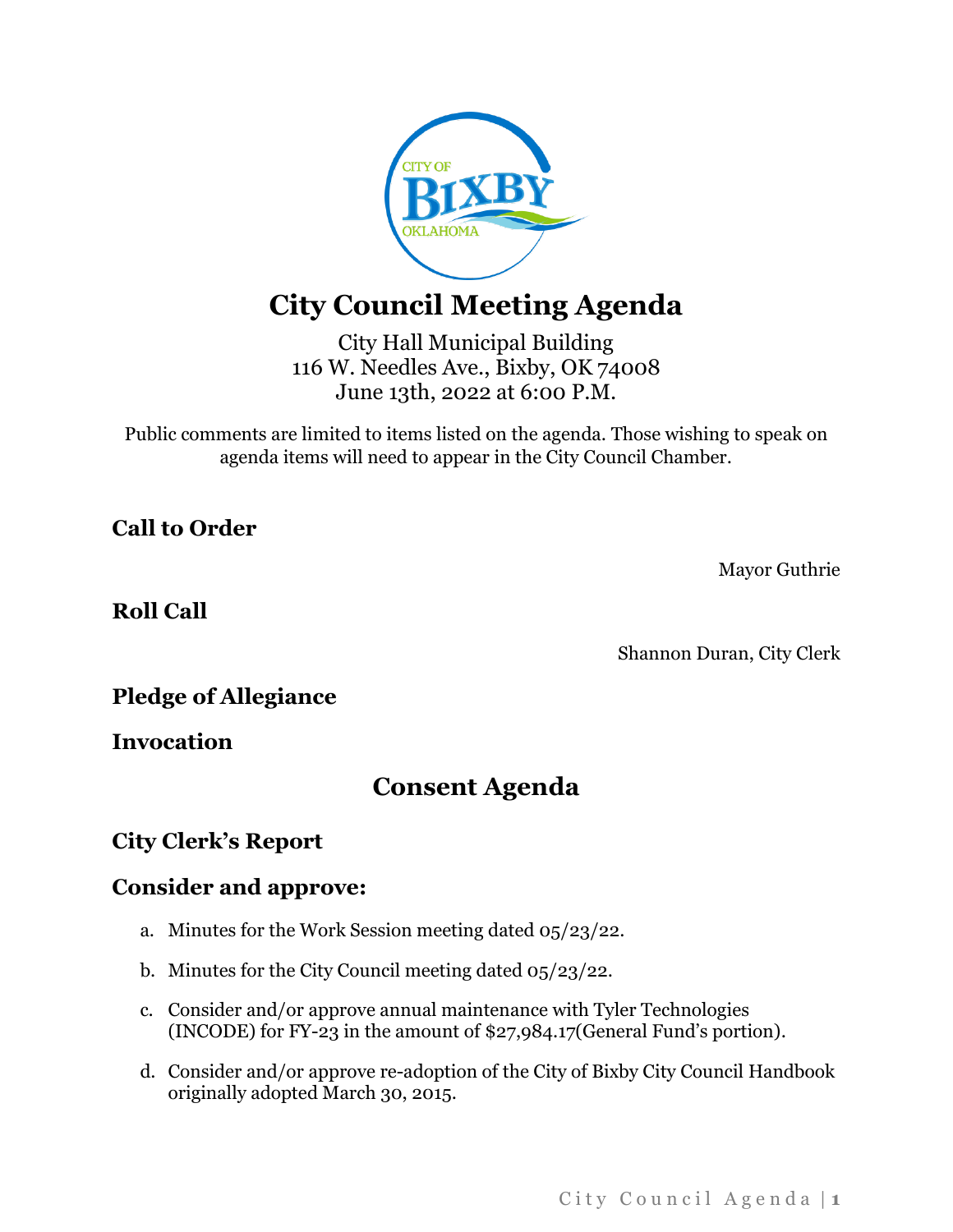- e. Consider and/or approve Worker's Compensation Insurance renewal for FY-23 in the amount of \$193,388.81 (City portion of total bill).
- f. Consider and/or approve Worker's Compensation Insurance application to use escrow balance for FY-23 premium due. The amount of \$46,632.13 (City portion of total refund).
- g. Approve purchase of a Cushman 1200x utility cart in the amount of \$19,845.00 State Contract SW0190 Kansas Golf and Turf. Approved in Capital Budget FY 22.
- h. Discuss and/or approve purchase to Goddard Enterprises, in the amount of \$49,943.34 for one replacement emergency outdoor warning siren and one new emergency outdoor warning siren.
- i. Discuss and/or approve the continuance of the existing contract with Alliance Maintenance who provides janitorial services for City Hall at a cost of \$1,760.00 monthly. No changes to the contract or pricing.
- j. Consider and/or approve annual renewal of internal and external work order software package from CivicPlus, Inc. (called SeeClickFix) for FY23 in the amount of \$11,025.(City Portion is \$5,512.50).
- k. Acknowledge receipt of Oklahoma Department of Environmental Quality (ODEQ) Permit No. WL000072220294, Facility No. 3007243, River Crest Blocks 11-13 and SL000072220295, Facility No. S-20438, River Crest Blocks 11-13.

#### **Public comments are limited to items listed on the agenda.**

#### **Those wishing to speak on agenda items will need to appear in the City Council Chamber.**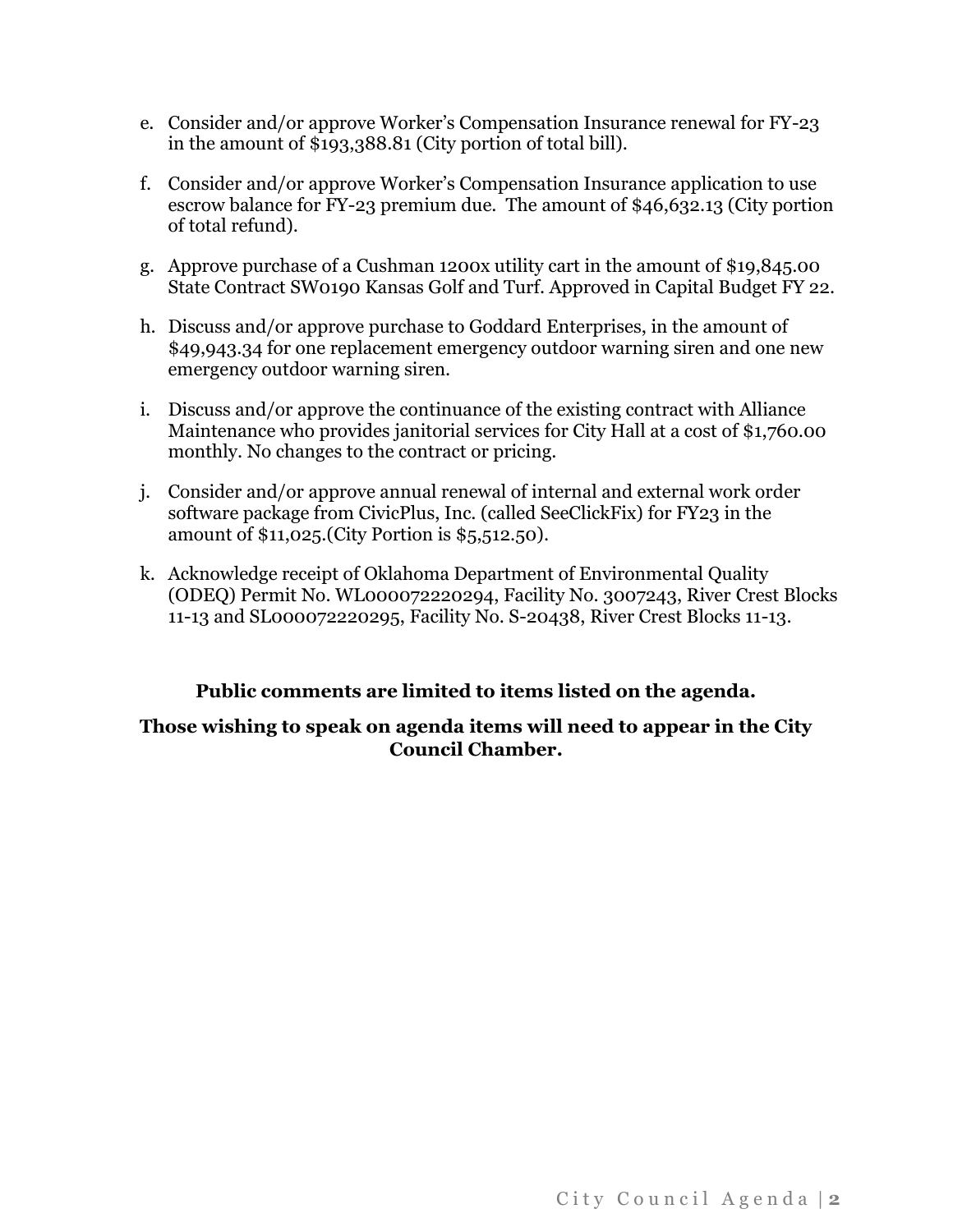## **Regular Agenda**

1. Consider and/or approve FY23 budget including budget resolution.

Charles Barnes

2. Request authorization to purchase ESO Software totaling \$19,893.85, funding from Capital Improvement.

Joey Wiedel

Jared Cottle

- 3. City Manager's Report
- 4. New Business

Mayor or Vice-Mayor

Mayor or Vice-Mayor

5. Adjournment

## **Notice of Posting**

This Notice and Agenda was posted on the bulletin board this day of June 10th, 2022, on or before 6:00 p.m., at City Hall, 116 W. Needles Bixby Oklahoma.

Respectfully Submitted

Shannon Duran City Clerk

## **For Special Accommodations**

Persons who require a special accommodation to participate in this meeting should contact City Clerk, Shannon Duran: 116 West Needles Avenue, Bixby, Oklahoma, 918- 366-4430 or email City Clerk, [Shannon Duran](mailto:sduran@bixbyok.gov) (sduran@bixbyok.gov), as far in advance as possible and preferably at least 48-hours before the date of the meeting. Persons using a Telecommunication Device for the Deaf may contact **Oklahoma Relay** at 1- 800-722-0353 and voice calls should be made to 1-800-522-8506 to communicate via telephone with hearing telephone users and vice versa.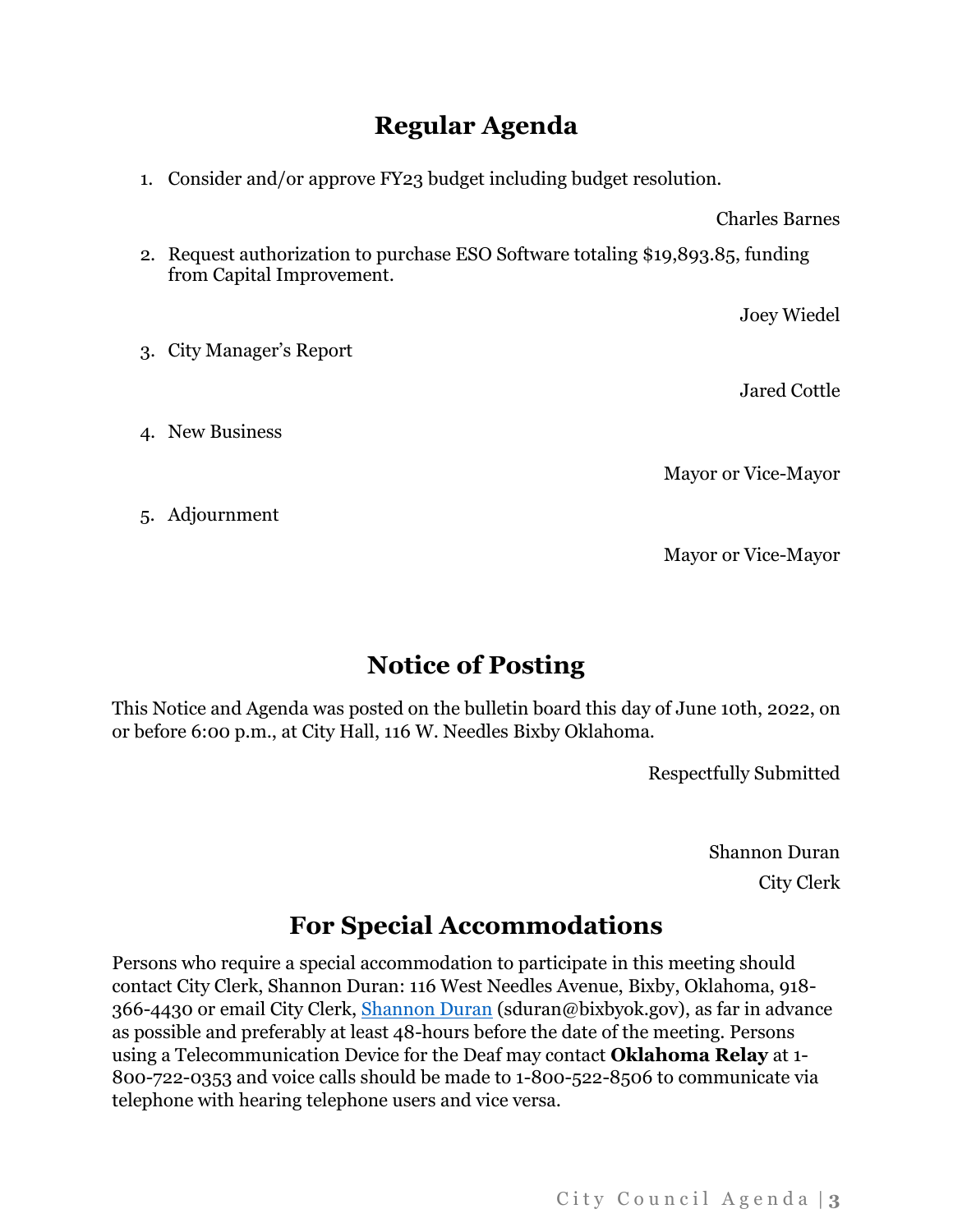# **Bixby Public Works Authority Meeting**

Board of Trustees Municipal Building 116 W. Needles Ave., Bixby, OK 74008 June 13th, 2022

Time: 6:00 P.M. or immediately Following the City Council Meeting

### **Call to Order**

Chairman

### **Roll Call**

Shannon Duran, City Clerk

## **Consent Agenda**

### **Secretary's Report**

#### **Consider and approve:**

- a. Minutes for Bixby Public Works Authority regular meeting 05/09/22.
- b. Consider and/or approve annual maintenance with Tyler Technologies (INCODE) for FY-23 in the amount of \$26,944.35 (BPWA's portion).
- c. Consider and/or approve Worker's Compensation Insurance renewal for FY-23 in the amount of \$27,096.19(BPWA portion of the bill).
- d. Consider and/or approve Worker's Compensation Insurance application to use escrow balance for FY-23 premium due. The amount of \$6,533.77 (BPWA portion of total refund).
- e. Consider and/or approve annual renewal of internal and external work order software package from CivicPlus, Inc. (called SeeClickFix) for FY23 in the amount of \$11,025.(City Portion is \$5,512.50).
- f. Discuss and/or approve Purchase Order for DaVco to install condensate line; \$3,725.